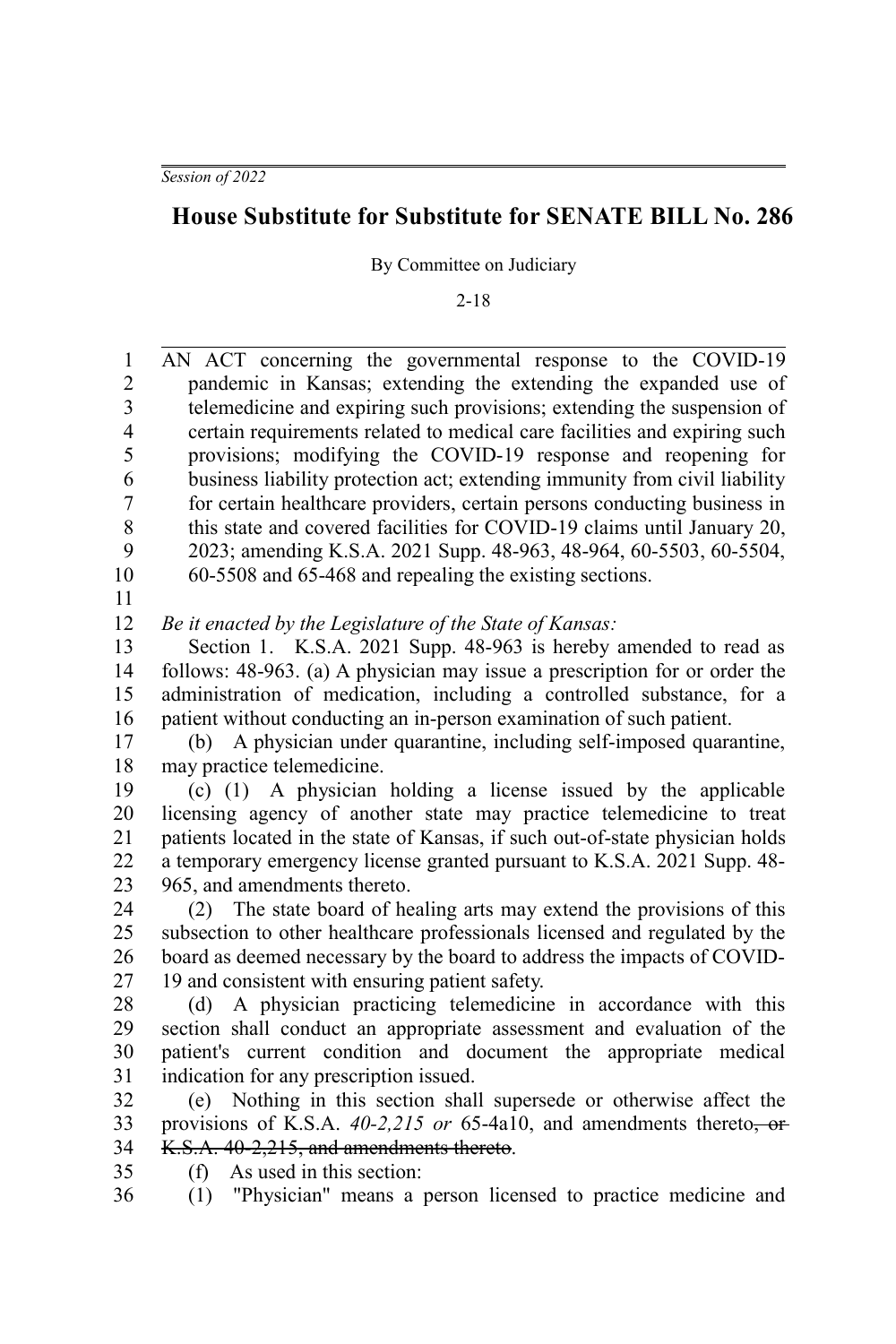surgery. 1

(2) "Telemedicine" means the delivery of healthcare services by a healthcare provider while the patient is at a different physical location. 2 3

4

(g) This section shall expire on March 31, 2022 *January 20, 2023*.

Sec. 2. K.S.A. 2021 Supp. 48-964 is hereby amended to read as follows: 48-964. (a) (1) A hospital may admit patients in excess of such hospital's number of licensed beds or inconsistent with the licensed classification of such hospital's beds to the extent that such hospital determines is necessary to treat COVID-19 patients and to separate COVID-19 patients and non-COVID-19 patients. 5 6 7 8 9 10

(2) A hospital admitting patients in such manner shall notify the department of health and environment as soon as practicable but shall not be required to receive prior authorization to admit patients in such manner. 11 12 13

(b) (1) A hospital may utilize non-hospital space, including offcampus space, to perform COVID-19 testing, triage, quarantine or patient care to the extent that such hospital determines is necessary to treat COVID-19 patients and to separate COVID-19 patients and non-COVID-19 patients. 14 15 16 17 18

(2) The department of health and environment may impose reasonable safety requirements on such use of non-hospital space to maximize the availability of patient care. 19 20 21

(3) Non-hospital space used in such manner shall be deemed to meet the requirements of K.S.A. 65-431(d), and amendments thereto. 22 23

(4) A hospital utilizing non-hospital space in such manner shall notify the department of health and environment as soon as practicable but shall not be required to receive prior authorization to utilize non-hospital space in such manner. 24 25 26 27

(c) A medical care facility may permit healthcare providers authorized to provide healthcare services in the state of Kansas to provide healthcare services at such medical care facility without becoming a member of the medical care facility's medical staff. 28 29 30 31

(d) As used in this section, "hospital" and "medical care facility" mean the same as defined in K.S.A. 65-425, and amendments thereto. 32 33

34

(e) This section shall expire on March 31, 2022 *January 20, 2023*.

Sec. 3. K.S.A. 2021 Supp. 60-5503 is hereby amended to read as follows: 60-5503. (a) Notwithstanding any other provision of law, except as provided in subsection (c), a healthcare provider is immune from civil liability for damages, administrative fines or penalties for acts, omissions, healthcare decisions or the rendering of or the failure to render healthcare services, including services that are altered, delayed or withheld, as a direct response to the COVID-19 public health emergency. 35 36 37 38 39 40 41

(b) The provisions of this section shall apply to any claims for damages or liability that arise out of or relate to acts, omissions or 42 43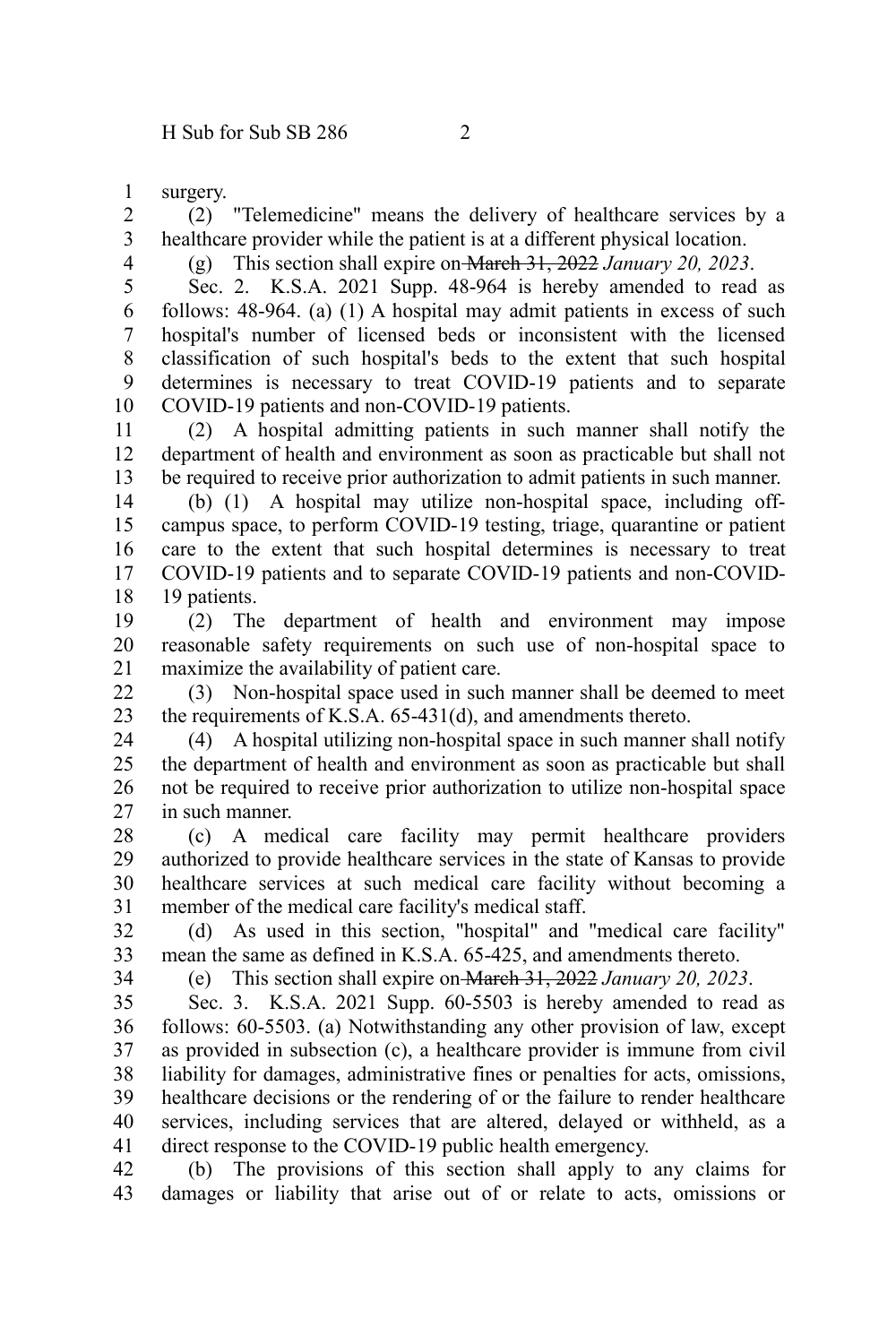healthcare decisions occurring between March 12, 2020, and March 31, 2022 *January 20, 2023*, related to the COVID-19 public health emergency. 1 2

(c) (1) The provisions of this section shall not apply to civil liability when it is established that the act, omission or healthcare decision constituted gross negligence or willful, wanton or reckless conduct. 3 4 5

(2) The provisions of this section shall not apply to healthcare services not related to COVID-19 that have not been altered, delayed or withheld as a direct response to the COVID-19 public health emergency. 6 7 8

Sec. 4. K.S.A. 2021 Supp. 60-5504 is hereby amended to read as follows: 60-5504. (a) Notwithstanding any other provision of law, a person, or an agent of such person, conducting business in this state shall be immune from liability in a civil action for a COVID-19 claim if such person was acting pursuant to and in substantial compliance with public health directives applicable to the activity giving rise to the cause of action when the cause of action accrued. 9 10 11 12 13 14 15

(b) The provisions of this section shall expire on March 31, 2022 *January 20, 2023*. 16 17

Sec. 5. K.S.A. 2021 Supp. 60-5508 is hereby amended to read as follows: 60-5508. (a) The provisions of K.S.A. 2021 Supp. 60-5504, 60- 5505 and 60-5507, and amendments thereto, shall apply retroactively to any cause of action accruing on or after March 12, 2020. 18 19 20 21

(b) The provisions of K.S.A. 2021 Supp. *60-5503 and* 60-5506, and amendments thereto, and the amendments made to K.S.A. 2021 Supp. 60- 5506 by section 2 of 2021 House Bill No. 2126, shall apply retroactively to any cause of action accruing on or after March 12, 2020, and prior to termination of the state of disaster emergency related to the COVID-19 public health emergency declared pursuant to K.S.A. 48-924, and amendments thereto. 22 23 24 25 26 27 28

(c) The provisions of K.S.A. 2021 Supp. 60-5503, and amendments thereto, shall apply retroactively to any cause of action accruing on or after March 12, 2020, and prior to March 31, 2022 *January 20, 2023*. 29 30 31

Sec. 6. K.S.A. 2021 Supp. 65-468 is hereby amended to read as follows: 65-468. As used in K.S.A. 65-468 through 65-474, and amendments thereto: 32 33 34

(a) "Healthcare provider" means any person licensed or otherwise authorized by law to provide health care services in this state or a professional corporation organized pursuant to the professional corporation law of Kansas by persons who are authorized by law to form such corporation and who are health care providers as defined by this subsection, or an officer, employee or agent thereof, acting in the course and scope of employment or agency. 35 36 37 38 39 40 41

(b) "Member" means any hospital, emergency medical service, local health department, home health agency, adult care home, medical clinic, 42 43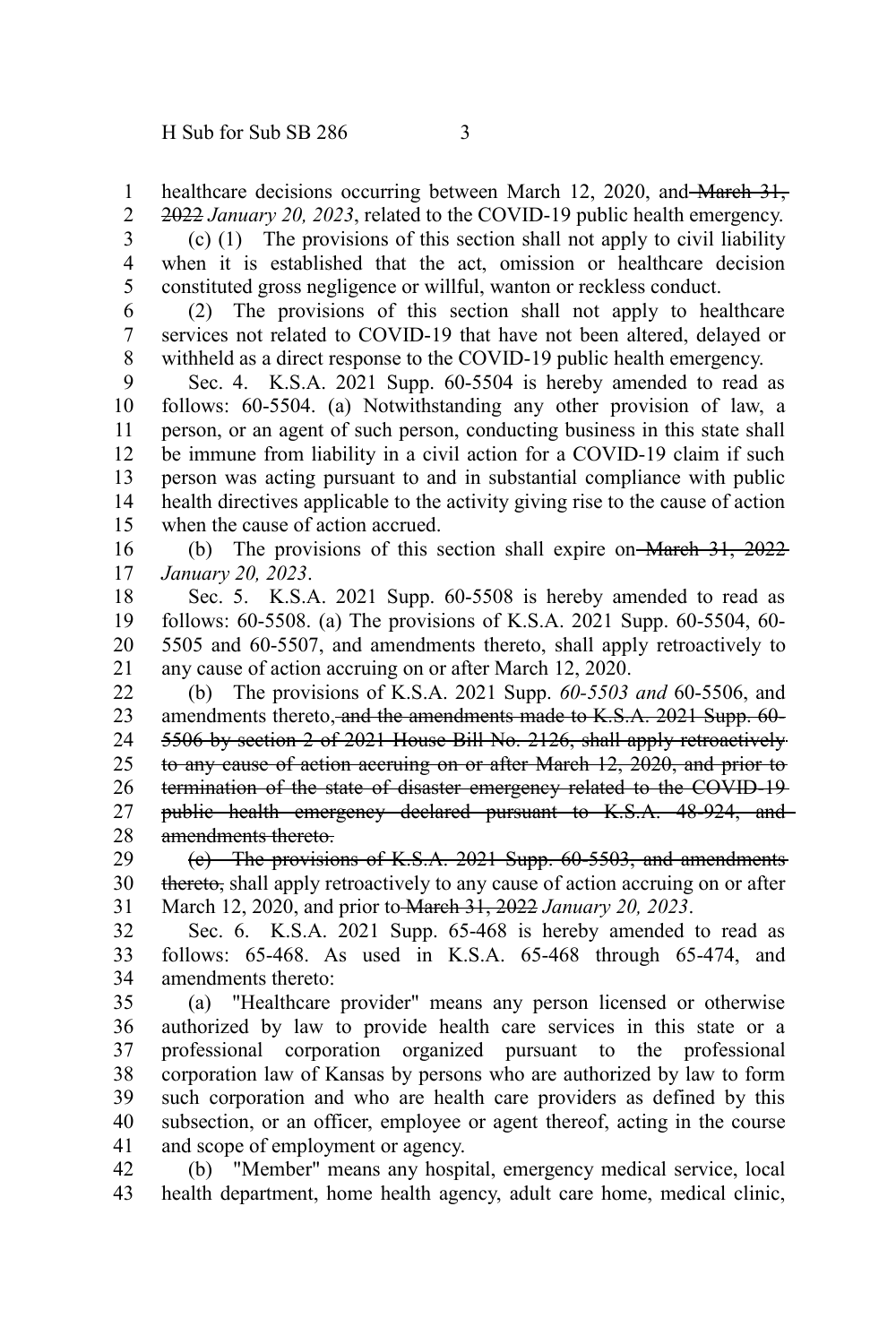mental health center or clinic or nonemergency transportation system. 1

(c) "Mid-level practitioner" means a physician assistant or advanced practice registered nurse who has entered into a written protocol with a rural health network physician. 2 3 4

(d) "Physician" means a person licensed to practice medicine and surgery. 5 6

(e) "Rural health network" means an alliance of members, including at least one critical access hospital and at least one other hospital, that has developed a comprehensive plan submitted to and approved by the secretary of health and environment regarding: Patient referral and transfer; the provision of emergency and nonemergency transportation among members; the development of a network-wide emergency services plan; and the development of a plan for sharing patient information and services between hospital members concerning medical staff credentialing, risk management, quality assurance and peer review. 7 8 9 10 11 12 13 14 15

(f) (1) "Critical access hospital" means a member of a rural health network that: Makes available 24-hour emergency care services; provides not more than 25 acute care inpatient beds or in the case of a facility with an approved swing-bed agreement a combined total of extended care and acute care beds that does not exceed 25 beds; provides acute inpatient care for a period that does not exceed, on an annual average basis, 96 hours per patient; and provides nursing services under the direction of a licensed professional nurse and continuous licensed professional nursing services for not less than 24 hours of every day when any bed is occupied or the facility is open to provide services for patients unless an exemption is granted by the licensing agency pursuant to rules and regulations. The critical access hospital may provide any services otherwise required to be provided by a full-time, on-site dietician, pharmacist, laboratory technician, medical technologist and radiological technologist on a parttime, off-site basis under written agreements or arrangements with one or more providers or suppliers recognized under medicare. The critical access hospital may provide inpatient services by a physician assistant, advanced practice registered nurse or a clinical nurse specialist subject to the oversight of a physician who need not be present in the facility. In addition to the facility's 25 acute beds or swing beds, or both, the critical access hospital may have a psychiatric unit or a rehabilitation unit, or both. Each unit shall not exceed 10 beds and neither unit shall count toward the 25 bed limit or be subject to the average 96-hour length of stay restriction. 16 17 18 19 20 21 22 23 24 25 26 27 28 29 30 31 32 33 34 35 36 37 38

(2) Notwithstanding the provisions of paragraph (1), prior to March 31, 2022 *January 20, 2023*, to the extent that a critical access hospital determines it is necessary to treat COVID-19 patients or to separate COVID-19 patients and non-COVID-19 patients, such critical access hospital shall not be limited to 25 beds or, in the case of a facility with an 39 40 41 42 43